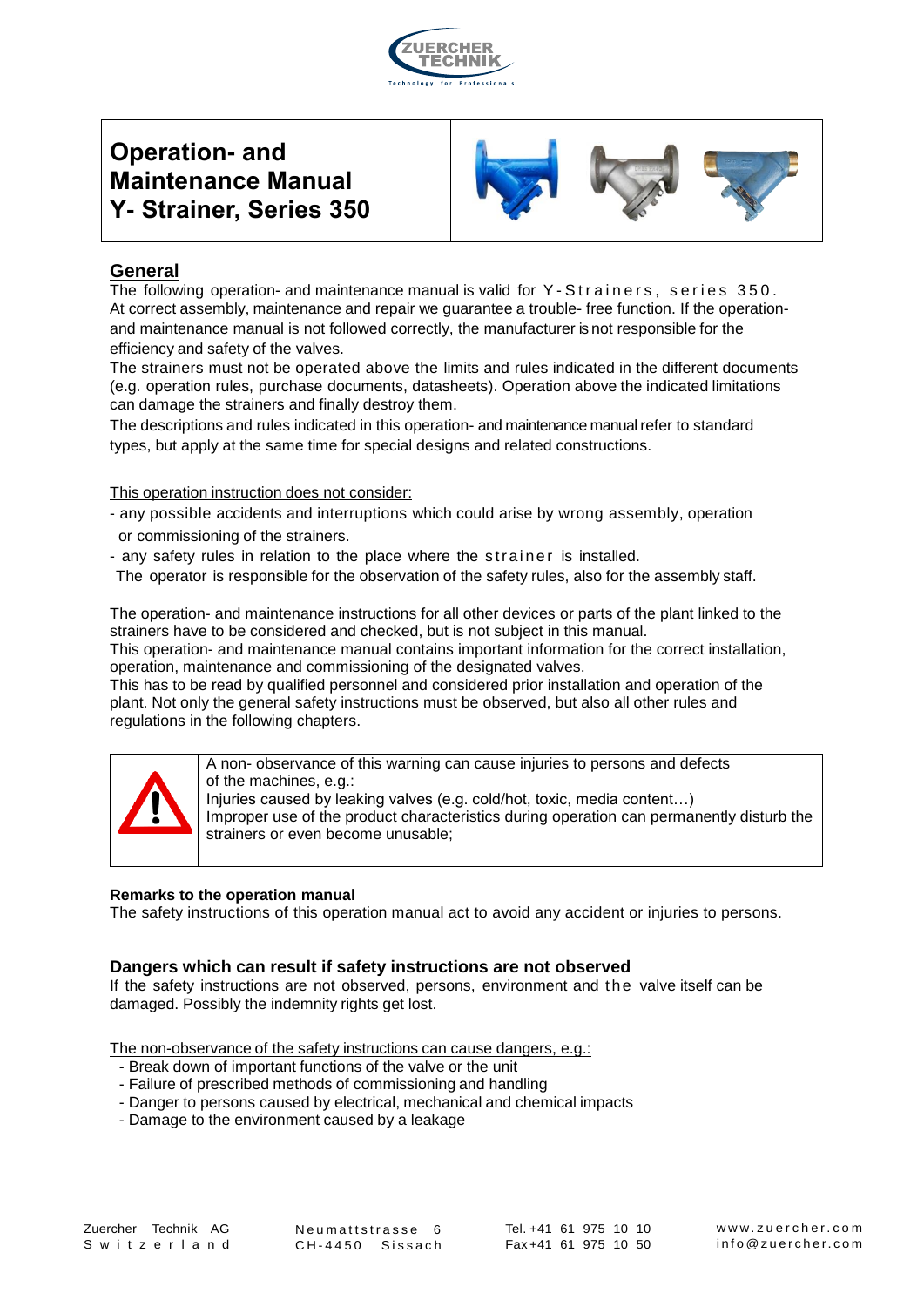

#### **Working with safety consciousness**

The safety instructions included in this document are following the national regulations for prevention of accidents. Further rules for the avoidance of accidents during operation as well as the compliance with work protection rules have to be considered and assured by the operator.

#### **Safety instructions for the operator / user**

Whenever some hot or cold valve parts could be touched, it may cause injuries.

It must be assured that the parts are constructed in a way that they are protected from contacts.

- -The contact protection for moving parts (e.g. coupling) must not be taken during operation.
- Leakage (e.g. at stem, at gaskets) of dangerous medias (explosive, toxic, hot)
- has to be removed in a way that no danger to persons or environment is given. Trouble- shooting must be started and failure has to be solved.

- Injuries by electrical energy have to be excluded (please consider the details of this subject in the local guidelines for the power supply companies).



**Valves for higher or lower temperatures (> 50 ° C or <0 ° C) are to be protected against unintended contact (e.g. isolation) or at least to be indicated clearly with a warning sign.**

#### **Safety instructions for assembly, commissioning and maintenance**

It must be secured that all assembly, commissioning and maintenance work is done by skilled staff under consideration of this operation- and maintenance manual.

Generally, any work at the strainer is only allowed if the valve is cooled down and pressure-less. Additionally the evaporation temperature of the media must be lower than the temperature of all wetted parts of the strainer.



**The opening of the valve under pressure can be deadly!**

Generally, any kind of work at the valves can only be done during plant shut-down. Valves which get in touch with health injuring media have to be decontaminated. Immediately after the work is done, all safety and protection devices have to be put in place again. Prior putting the valve into operation again, the rules of the chapter "Start- up/ Commissioning" have to be considered and followed.

#### **Re- assembly and source of spare parts**

Any modification of the valves has to be accepted and agreed by the manufacturer. The use of original spare parts and accessories which are authorized by the manufacturer supports the function and safety. If any damage is caused by using other parts the indemnity and warranty can be refused.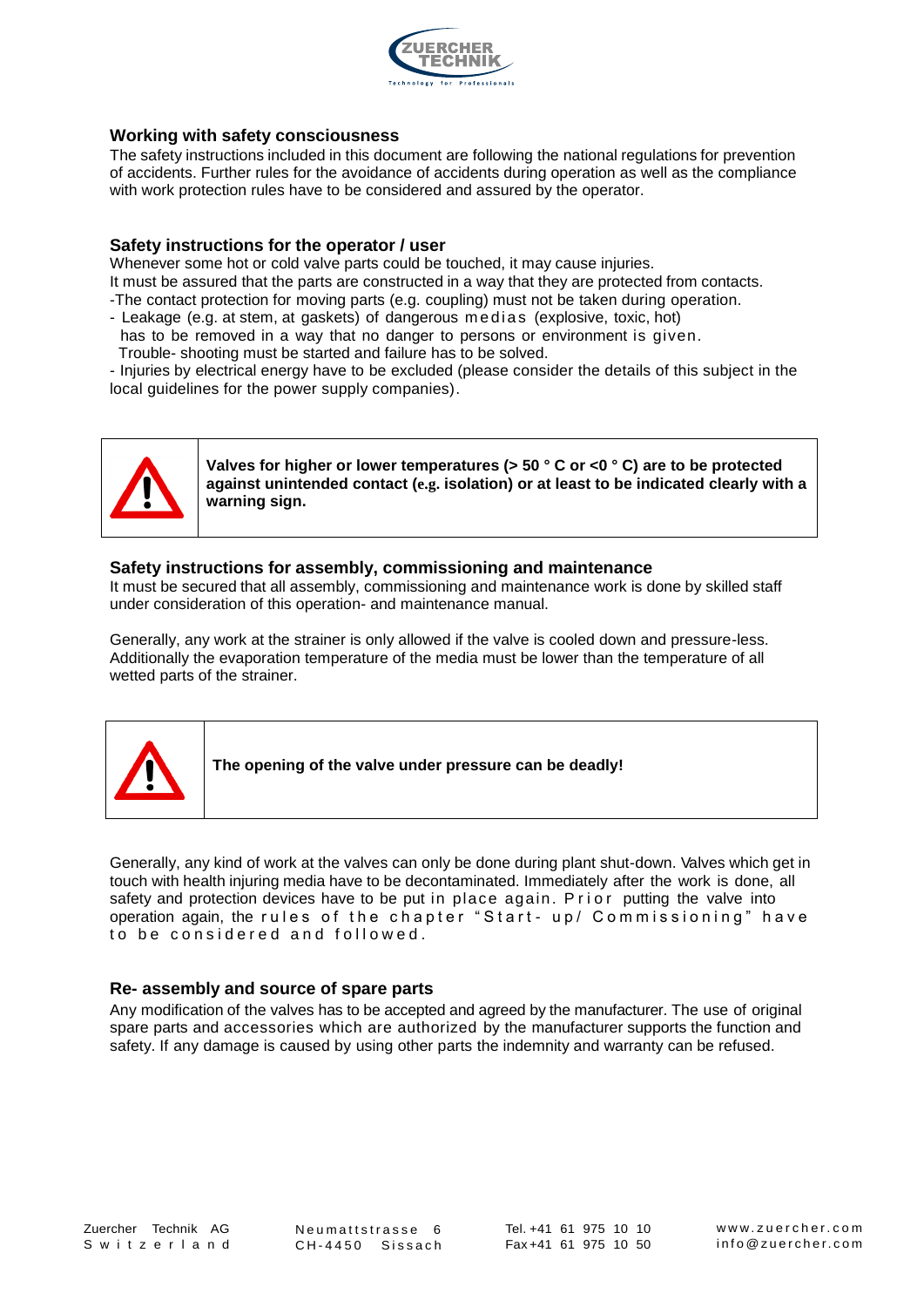

## **Applicable range**

The described strainers in this manual include the following versions: Sizes: DN15 up to DN250 (1/2" bis 10") Nominal pressure: PN16 and PN40 Note the type designation at the nameplate!

### **Intended usage**

Strainers are protecting the following equipment parts and devices against pollution. The efficiency depends on the used mesh- size. The strainers consist of a Y-type body and a cover for the screen.

#### **Inadmissible duty**

Safe operation is only guaranteed if the valve is mounted and used under the general regulations of these operating rules. The technical limits are shown in the technical documentation and must not be exceeded. Additionally the limitations are mentioned below:

#### **Operating conditions**

 $B$ ody material DIN 1.0619 /WCB  $-30^{\circ}$ C up to  $+300^{\circ}$ C Body material DIN 1.4408/1.4435 /CF8M -196°C up to +400°C It is important to note that the strainers made of body material of 1.0619 / WCB should not used with aggressive and corrosive medias.

## **Operation**

Strainers do not need special operation rules. The screen has to be cleaned periodically. (refer to chapter "Maintenance").

## **Commissioning**

Strainers do not need special instructions for commissioning. Air bubbles in the body should be removed (venting).

#### **Delivery**

The strainers are delivered ready for operation.

Flanges are protected against mechanical damage with flange caps.

During transport, make sure that the valves retain their mechanical protection by the flange caps. The transport must take place with suitable transport boxes (e.g. wooden boxes). The strainers must be secured in the transport boxes against crushing and tilting. Otherwise the valves may be damaged.





 **W R O N G C O R R E C T**

Aids for lifting and transport in the plant have to be installed always directly on the body of the valve. Preferably, the transport should be done in horizontal position. Head protection is mandatory!



Neumattstrasse 6<br>CH-4450 Sissach Neumattstrasse 6<br>CH-4450 Sissach

Tel. +41 61 975 10 10 Tel. +41 61 975 10 10<br>Fax +41 61 975 10 50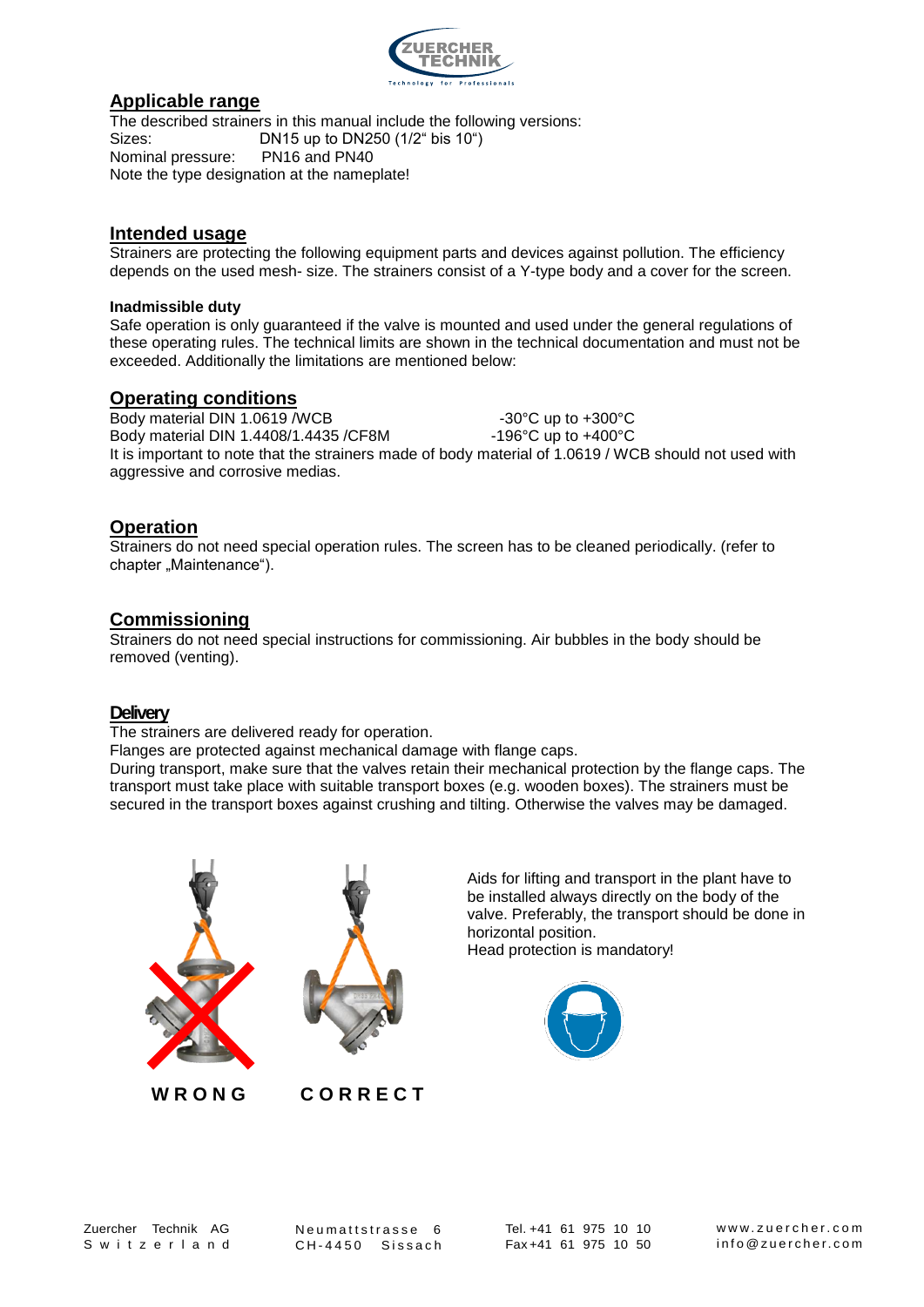

# **Description / Dimensions**



#### **Measurement**

| PN | <b>DN</b> | D   | D1  | D <sub>2</sub> | L   | H   | <b>H1</b> | N  | Ф  | B. | $\mathbf{f}$ |
|----|-----------|-----|-----|----------------|-----|-----|-----------|----|----|----|--------------|
| 10 | 200       | 340 | 295 | 268            | 600 | 420 | 620       | 8  | 22 | 24 | 3            |
|    | 250       | 395 | 350 | 320            | 730 | 495 | 720       | 12 | 22 | 26 | 3            |
| 16 | 65        | 185 | 145 | 122            | 290 | 170 | 255       | 4  | 18 | 18 | 3            |
|    | 80        | 200 | 160 | 138            | 310 | 190 | 285       | 8  | 18 | 20 | 3            |
|    | 100       | 220 | 180 | 158            | 350 | 225 | 325       | 8  | 18 | 20 | 3            |
|    | 125       | 250 | 210 | 188            | 400 | 260 | 380       | 8  | 18 | 22 | 3            |
|    | 150       | 285 | 240 | 212            | 480 | 320 | 490       | 8  | 22 | 22 | 3            |
|    | 200       | 340 | 295 | 268            | 600 | 420 | 620       | 12 | 22 | 24 | 3            |
|    | 250       | 405 | 355 | 320            | 730 | 495 | 720       | 12 | 26 | 26 | 3            |
| 25 | 200       | 360 | 310 | 278            | 600 | 420 | 620       | 12 | 26 | 30 | 3            |
|    | 250       | 425 | 370 | 335            | 730 | 495 | 720       | 12 | 30 | 32 | 3            |
| 40 | 15        | 95  | 65  | 45             | 130 | 70  | 90        | 4  | 14 | 16 | 2            |
|    | 20        | 105 | 75  | 58             | 150 | 80  | 110       | 4  | 14 | 18 | 2            |
|    | 25        | 115 | 85  | 68             | 160 | 88  | 120       | 4  | 14 | 18 | 2            |
|    | 32        | 140 | 100 | 78             | 180 | 100 | 135       | 4  | 18 | 18 | 2            |
|    | 40        | 150 | 110 | 88             | 200 | 125 | 165       | 4  | 18 | 18 | 3            |
|    | 50        | 165 | 125 | 102            | 230 | 140 | 195       | 4  | 18 | 20 | 3            |
|    | 65        | 185 | 145 | 122            | 290 | 170 | 255       | 8  | 18 | 22 | 3            |
|    | 80        | 200 | 160 | 138            | 310 | 190 | 285       | 8  | 18 | 24 | 3            |
|    | 100       | 235 | 190 | 162            | 350 | 225 | 325       | 8  | 22 | 24 | 3            |
|    | 125       | 270 | 220 | 188            | 400 | 260 | 380       | 8  | 26 | 26 | 3            |
|    | 150       | 300 | 250 | 218            | 480 | 320 | 490       | 8  | 26 | 28 | 3            |
|    | 200       | 375 | 320 | 285            | 600 | 420 | 620       | 12 | 30 | 34 | 3            |
|    | 250       | 450 | 385 | 345            | 730 | 495 | 720       | 12 | 33 | 38 | 3            |

Zuercher Technik AG<br>Switzerland Zuercher Technik AG<br>S w i t z e r l a n d

Neumattstrasse 6<br>CH-4450 Sissach Neumattstrasse 6<br>CH-4450 Sissach

Tel. +41 61 975 10 10 Fax +41 61 975 10 50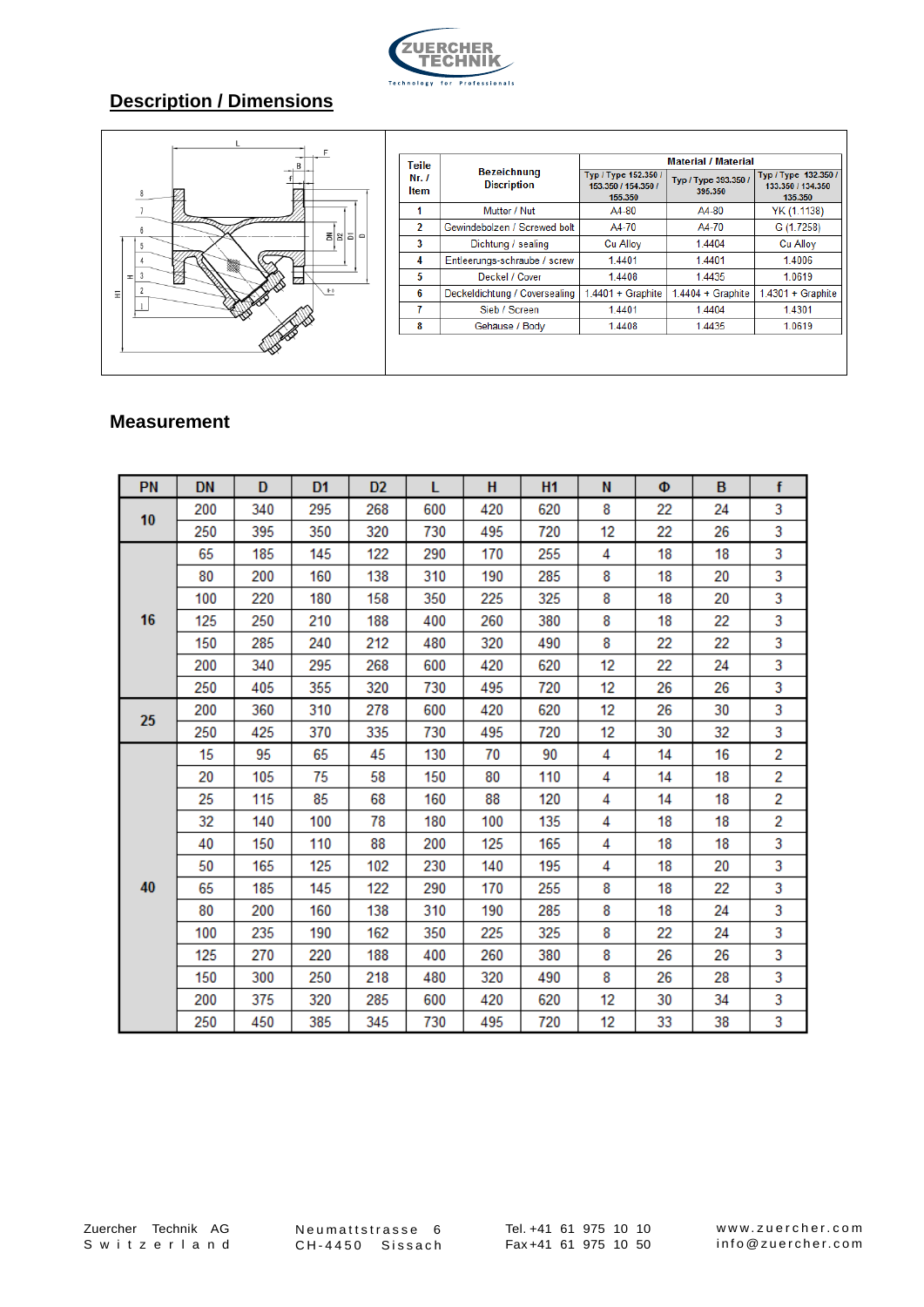

# **Storage**

The connections must be covered to prevent the penetration of dirt and dust (preferably with the delivered flange caps). The strainers have to be stored dry and well ventilated. For long-term storage, the strainers must be checked and cleaned periodically. Machined surfaces must be protected by appropriate aids against corrosion.

The strainers must be protected against influences of weather and environment.

#### **Corrosion protection**

#### **Carbon steel valves**

Valves made of un- alloyed or low- alloyed cast steel are coated with a primer and a 2-components epoxy resin coating. The minimum film thickness is 50 μm. The trim parts as well as the inner surfaces are free of paint and coated with a temporary corrosion protection (e.g. oil) only. Machined flange facings have to be protected against outside influences with flange caps.

#### **Stainless steel valves**

Valves made of stainless steel will be delivered without any coating.

#### **Mounting and maintenance**

#### **General mounting instructions**



**Prior mounting/revision, all affected devices, machines and/or plant parts must be shut- off. If needed, disconnect the devices, machines and/or plant parts. Check the real shut- off prior the work starts!**

Put warning signs in place in order to avoid unintended commissioning of the devices, machines and/or plant parts.

For the installation in horizontal steam pipes the Strainer should be installed side lying with the screen body for preventing water pockets.

Valves for oxygen applications are additionally marked with "free of oil and grease, and suitable for oxygen". It is necessary to provide sufficient space for a screen replacement.

#### **Installation in the pipe, mounting with Flange connection**



- 1. Prior installation, the pipe must be cleaned;
- 2. If necessary, strainers must be cleaned from dirt and dust;
- 3. During installation in the pipeline, flanges of the pipeline must be exactly parallel to flange connections of the strainer. In addition the direction-arrow must show into flow direction. The strainer must be installed with cover shown downward (exception steam pipes, see chapter « General mounting instructions »).
- 4. Flange connection screws are tightened with a torque spanner (Torques acc. EN921-934 Or ISO4732, 4032, 4017…) Tighten the screws in a crosswise sequence.
- 5. Please consider that the strainer is mounted in a released condition;
- 6. At standard installation (horizontal pipeline) the cover for the screen replacement shows downward. If the strainer is installed in a vertical pipeline with flow direction from bottom up cover shows up acc. to the direction- arrow. In this case, the dirt particles are not collected, but hold off.

Zuercher Technik AG<br>Switzerland Zuercher Technik AG<br>S w i t z e r l a n d

Neumattstrasse 6<br>CH-4450 Sissach Neumattstrasse 6<br>CH-4450 Sissach

Tel. +41 61 975 10 10 Tel. +41 61 975 10 10<br>Fax +41 61 975 10 50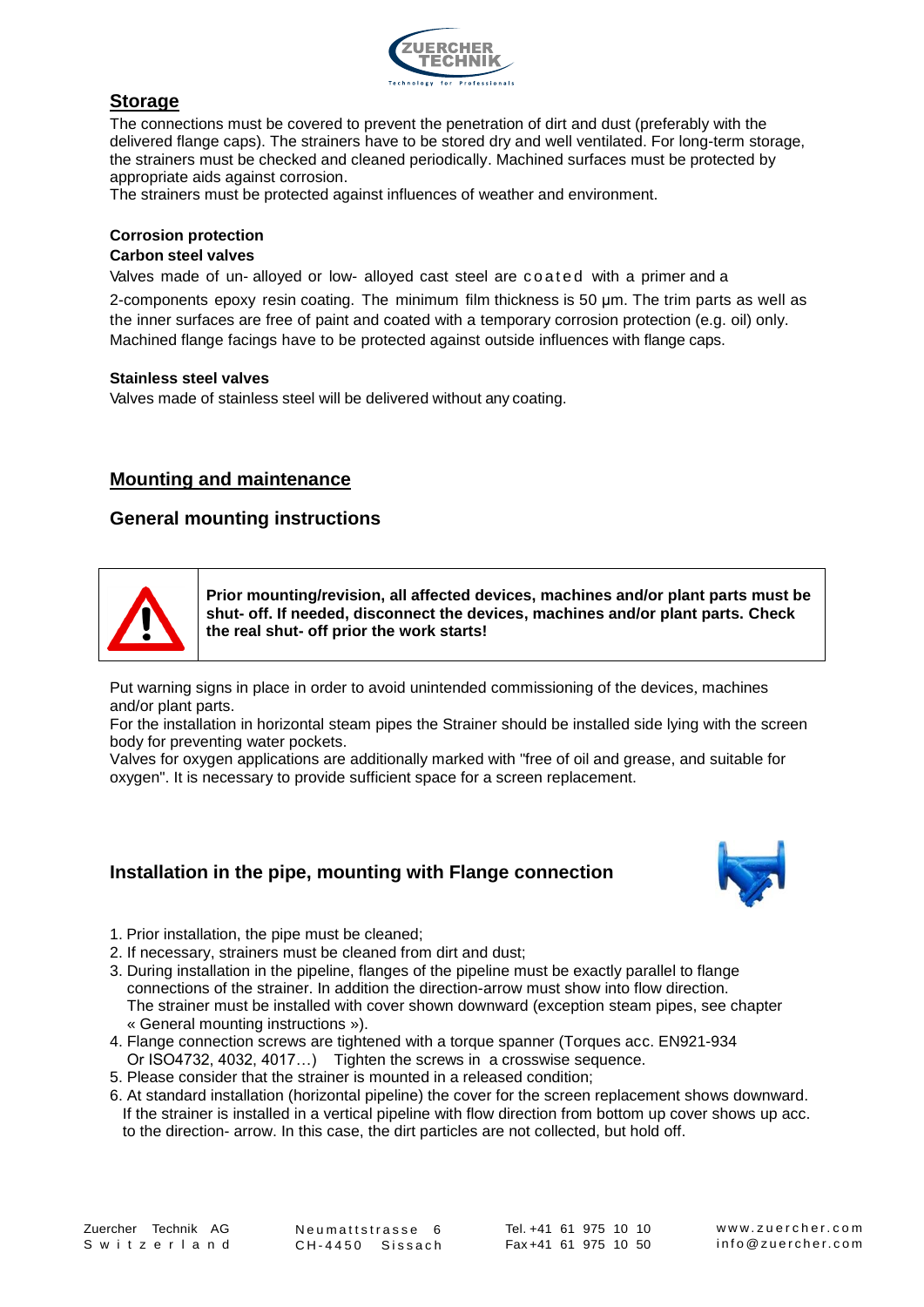



**The flange sealings are to be centered correctly. Please use allowed materials for the screws and nuts only. For a correct flange connection, please use all the flange holes for the assembly.**



**The permitted pressure must not be exceeded! For a new installation or even after a maintenance all pipes have to be flushed and cleaned. Dirt, welding beads and other dirt particles could result in a malfunction, but at least result in a less powerful strainer.**

# **Installation in the pipe, mounting with welded connection**



- 1. All installation instructions for mounting with flange connections are also applicable for welded connections.
- 2. The welding of the connections with the pipeline connections must comply with the applicable guidelines.
- 3. The safety requirements of the welding process depend on the place and situation of the welding location.
- 4. The welding process has to be carried out according the valid accident and fire protection guidelines.
- 5. Prior welding, we recommend to open the cover and remove the screen.
- 6. The Flow direction have to be checked.
- 7. Please use a new cover sealing for the assembly of the strainer. After assembly the strainer has to be checked and tested for tightness.
- 8. Prior final mounting in the pipeline strainer has to be cooled down.

# **Dismantling the cover**



The valve must be cooled down and pressure- less! Opening the valve under pressure can be deadly! Head protection and protection glasses are mandatory!

The strainer must be cleaned prior dismantling the cover in case of application with dangerous media (e.g. toxic, caustic)

Loosen the cover by using a spanner

Remove carefully the cover, the cover sealing and the screen.

# **Assembly the cover**

- 1. Prior assembly of the cover, the valve body has to be cooled down
- 2. Use a new cover sealing!
- 3. Put the screen into the body in a released condition and put the cover on it.
- 4. It is important that the cover sealing is centered correctly and free of any kind of dirt.
- 5. Subsequently, please tighten the screws in a crosswise sequence acc. to the applicable technical guidelines.
- 6. Please check the tightness of the strainer.<br>
chnik AG Neumattstrasse 6<br>
r I a n d CH-4450 Sissach

techn<br>6. Pleas<br>Zuercher Technik AG<br>5. witzerland S w i t z e r l a n d<br>Zuercher Technik AG<br>S w i t z e r l a n d

Fines.<br>he tightness of the str<br>Neumattstrasse 6<br>CH-4450 Sissach

Tel. +41 61 975 10 10 Tel. +41 61 975 10 10<br>Fax +41 61 975 10 50